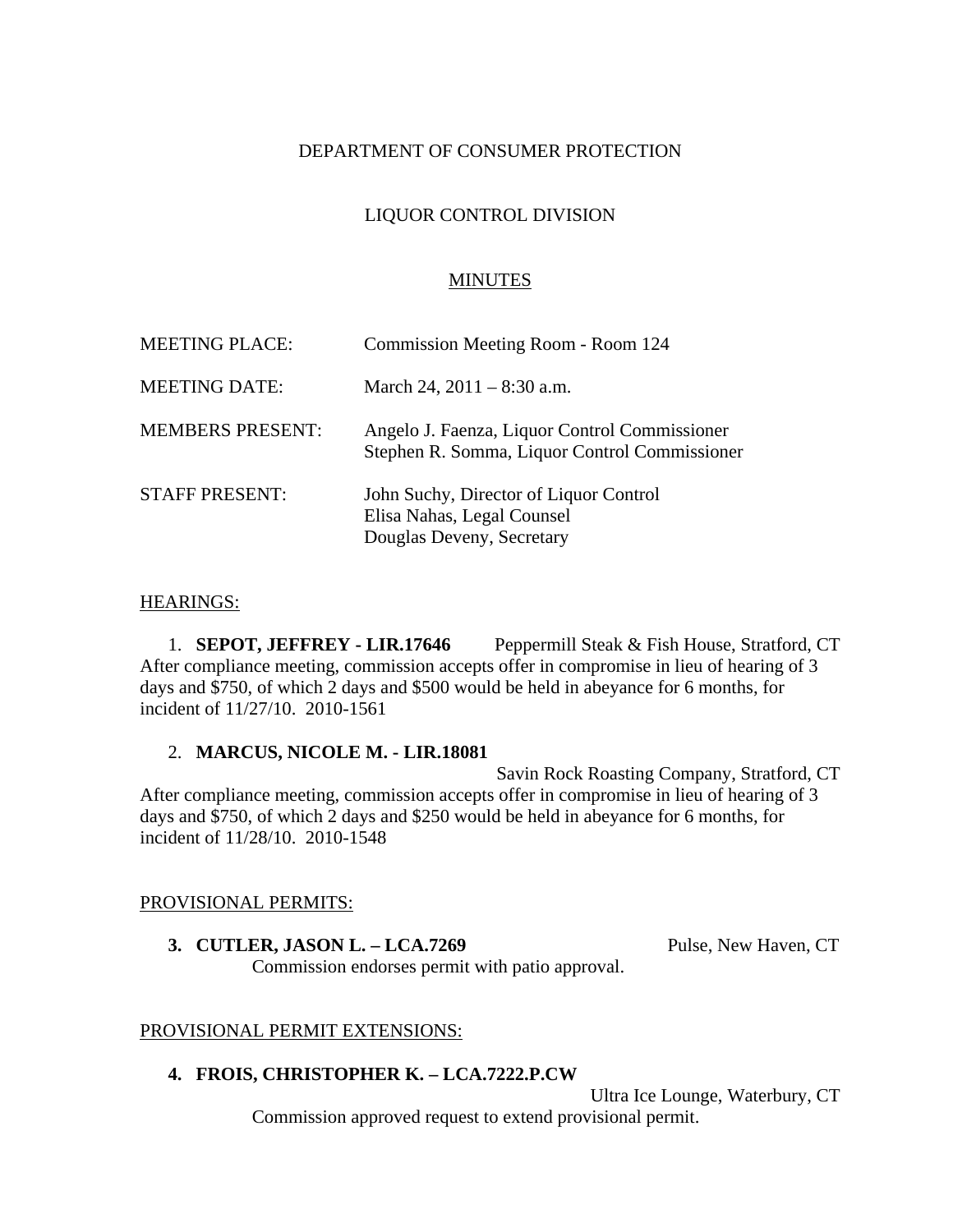Liquor Control Minutes March 24, 2011 Page 2 of 3

- **5. COLON, EDWARD LIR.18248.P.CW** Kevin G's, Southington, CT Commission approved request to extend provisional permit.
- **6. MCHUGH, KEVIN J. LCA.7199.P.CW** The Gray Goose, Southport, CT Commission approved request to extend provisional permit.
- **7. CAPOZZIELLO, MONICA Z. LIR.18249.P.CW** Terra's Market, Bridgeport, CT Commission approved request to extend provisional permit.
- 8. **LUCARELLI, RICHARD A. LIR.18217.P.CW** Connie's, Derby, CT Commission approved request to extend provisional permit.

### FINAL PERMITS:

- 9. **DRY FLY DISTILLING INC LSL.1322** Spokane, WA Commission approved to issue final permit.
- **10. HARALAMBIDIS, GEORGE LRW.4763** Elis Pizza Place, Preston, CT Commission approves to issue final permit upon receipt of publication notice. Endorse no bar.
- 11. **LORA, RENNY E. LGB.14610** De Familia Super Deli, New Britain, CT Commission approved to issue final permit.

#### OTHER:

- 12. **CESTA, SUSAN E. LIH.1775.P.CW-A** The Falls Village Inn, Falls Village, CT Commission approved request to amend backer to Sweetapple Hospitality Group LLC. NEED: to re-placard.
- **13. GAMBLE, ALLIE J. LIR.16155** Tisane Euro Asian Café, Hartford, CT Commission approved to renew permit and approved Allie Gamble as substitute permittee.
- 14. **BELLAMY, JOYCE A. LIR.17264** Humphrey's Restaurant, New Haven, CT Commission approved application for transfer of stock and Joyce Bellamy as substitute permittee.
- 15. **HARTLEY & PARKER LTD LIW.512** Hartley and Parker, Stratford, CT Commission approves request allowing deliveries ordered in March 2011 to be delivered on April 1, 2011 and on April 4, 2011.